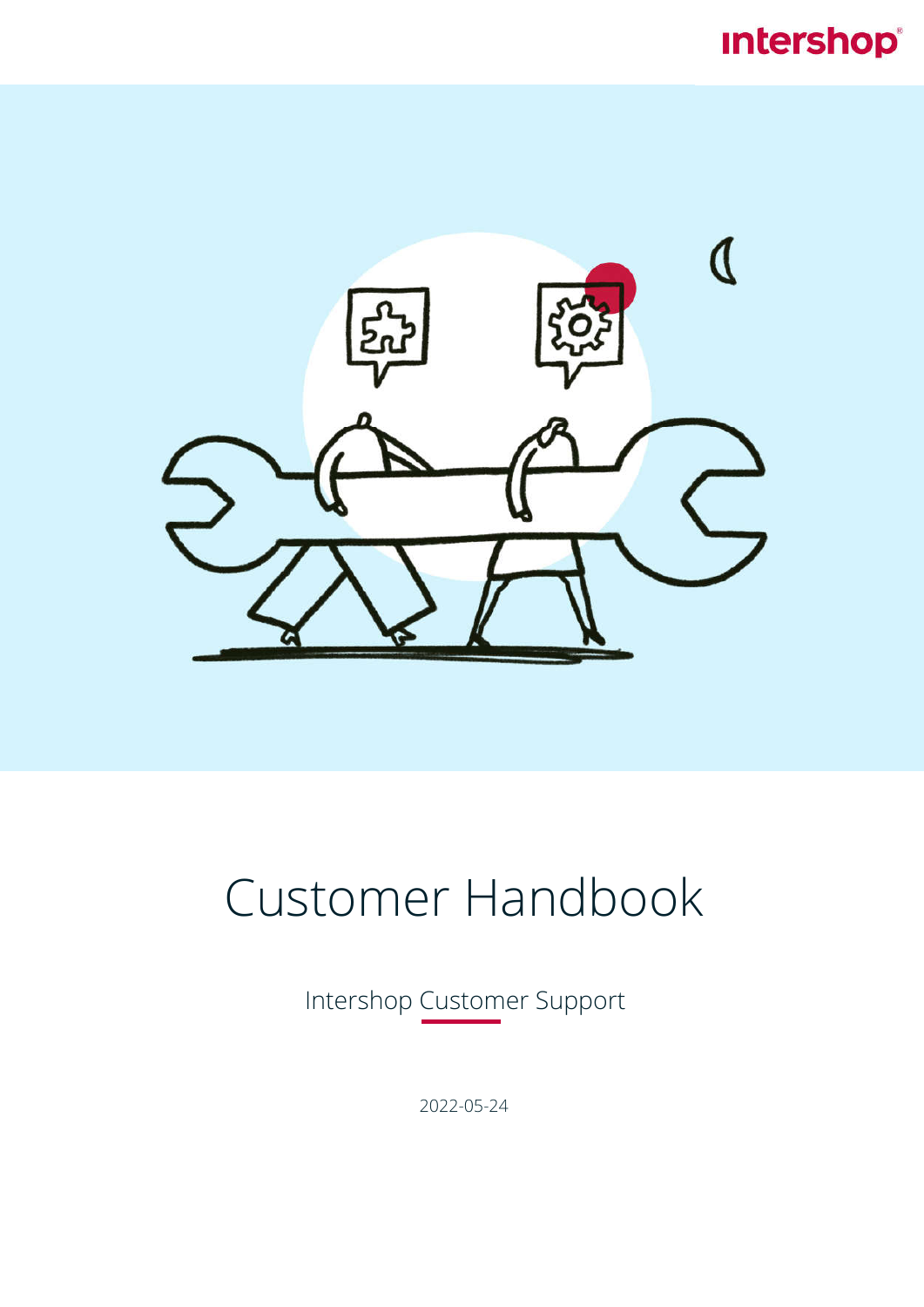#### TABLE OF CONTENTS

| 1              | <b>INTRODUCTION</b>                              | 3  |
|----------------|--------------------------------------------------|----|
| $\overline{2}$ | <b>CONTACT CUSTOMER SUPPORT</b>                  | 4  |
|                | 2.1 Primary Support Contact                      | 4  |
|                | 2.2 Technical Product Support and Operations     | 4  |
|                | 2.3 Administration, Feedback & Feature Wishes    | 5  |
|                | 2.4 Support Newsletter                           | 5  |
| 3              | <b>INTERSHOP SUPPORT WEB SITE &amp; USERS</b>    | 7  |
|                | 3.1 The KB-Only Contact                          | 7  |
|                | 3.2 The Verified Contact                         | 8  |
|                | 3.3 The Named Contact                            | 8  |
| 4              | PROCESSING SUPPORT REQUESTS                      | 10 |
|                | 4.1 Submitting a request to the Operations team  | 11 |
|                | 4.2 Submitting a request to the TechSupport Team | 12 |
|                | 4.3 Reaction Time                                | 12 |
|                | 4.4 Escalation Matrix                            | 14 |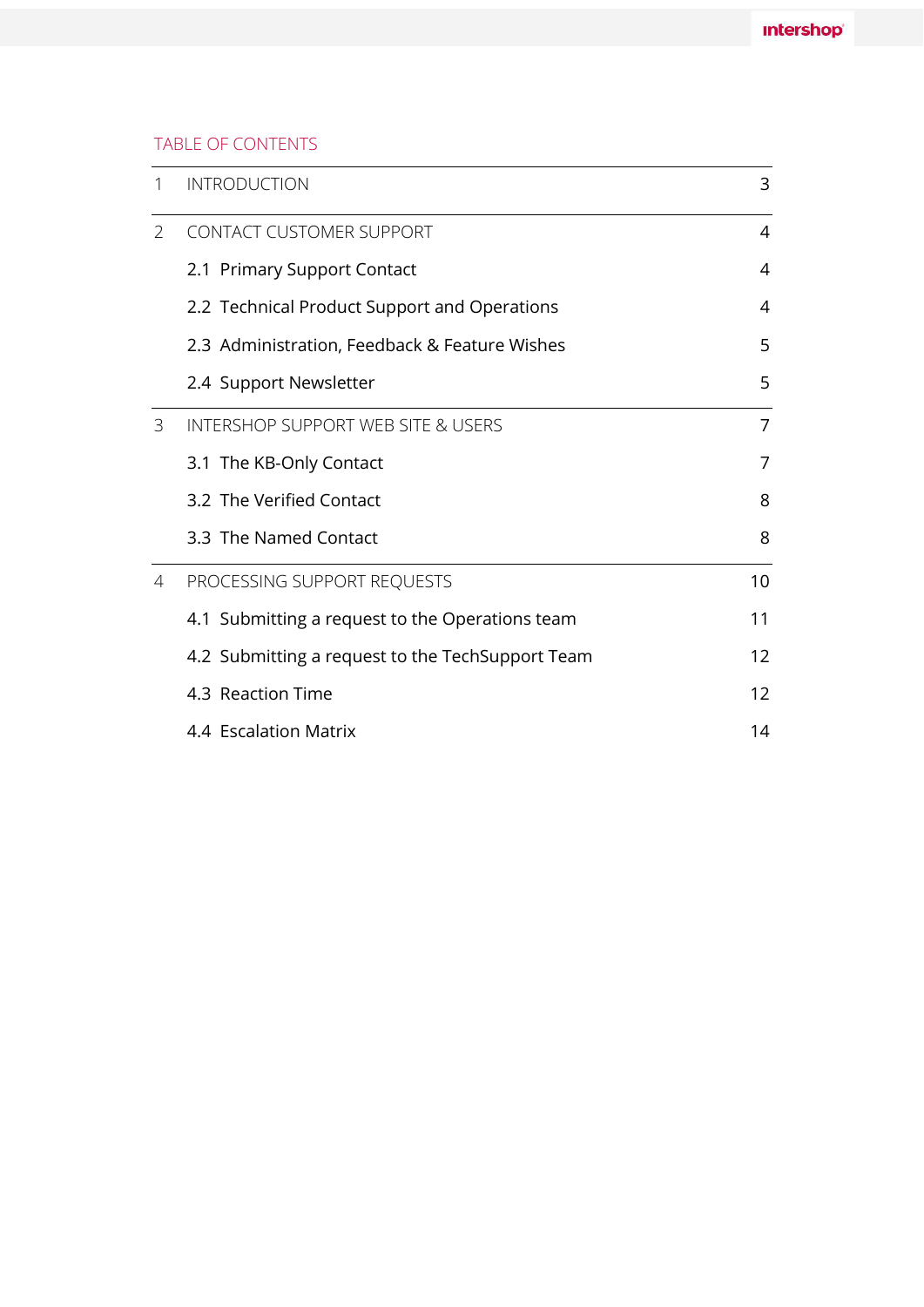# 1 Introduction

This customer handbook, comprising customer support information, policies, procedures and contact details, is a reference guide for all customers. This booklet describes how to contact Intershop Customer Support when you need assistance, what will happen when you do and what information you need to provide so that we can resolve your issue as quickly as possible.

Note: While this booklet contains pertinent basic information on Intershop Customer Support, you must visit Intershops support web site for the latest information. Intershop support is available via email, web and phone.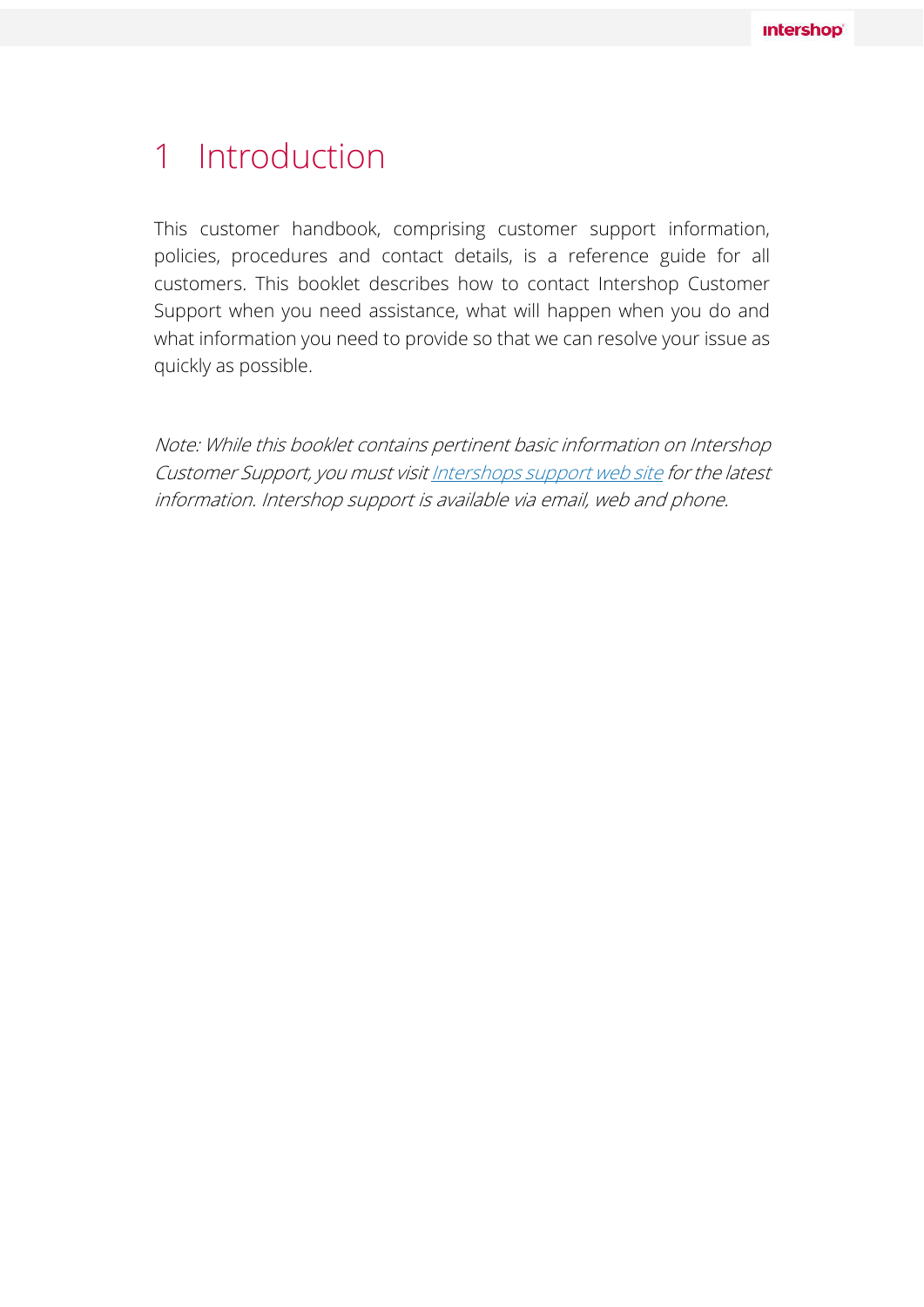# 2 Contact Customer Support

The following section lists the contact points you can use to get in touch with Intershop Customer Support.

### 2.1 Primary Support Contact

You need to identify the primary support contact in your company. The primary support contact functions as the key contact point for issues you have logged with Intershop.

Product advisories, support updates and other related matters are sent to the primary support contact you have designated for your organization. The primary support contact can also provide or deny access to the Intershop support web site for other contacts within your company (see 3 Intershop Support Web Site & Users).

### 2.2 Technical Product Support and Operations

Intershop Customer Support comprises different teams at Intershop – the product support (TechSupport) and the operations (OPS) team.

Issues with the standard software can be addressed to TechSupport via support@intershop.de, which is common for perpetual clients and partners.

Should Intershop operate your site in the Platform or managed service model, the OPS team might come into play. Infrastructure-specific and topics related to operational assistance can be addressed to the OPS team via servicedesk@intershop.com.

Operating hours for different regions are shown in the tables below:

| <b>Customer Support Center Europe</b>      |  |  |  |
|--------------------------------------------|--|--|--|
| Monday-Friday from 09:00 to 17:00 CET/CEST |  |  |  |
| +49 (3641) 501600                          |  |  |  |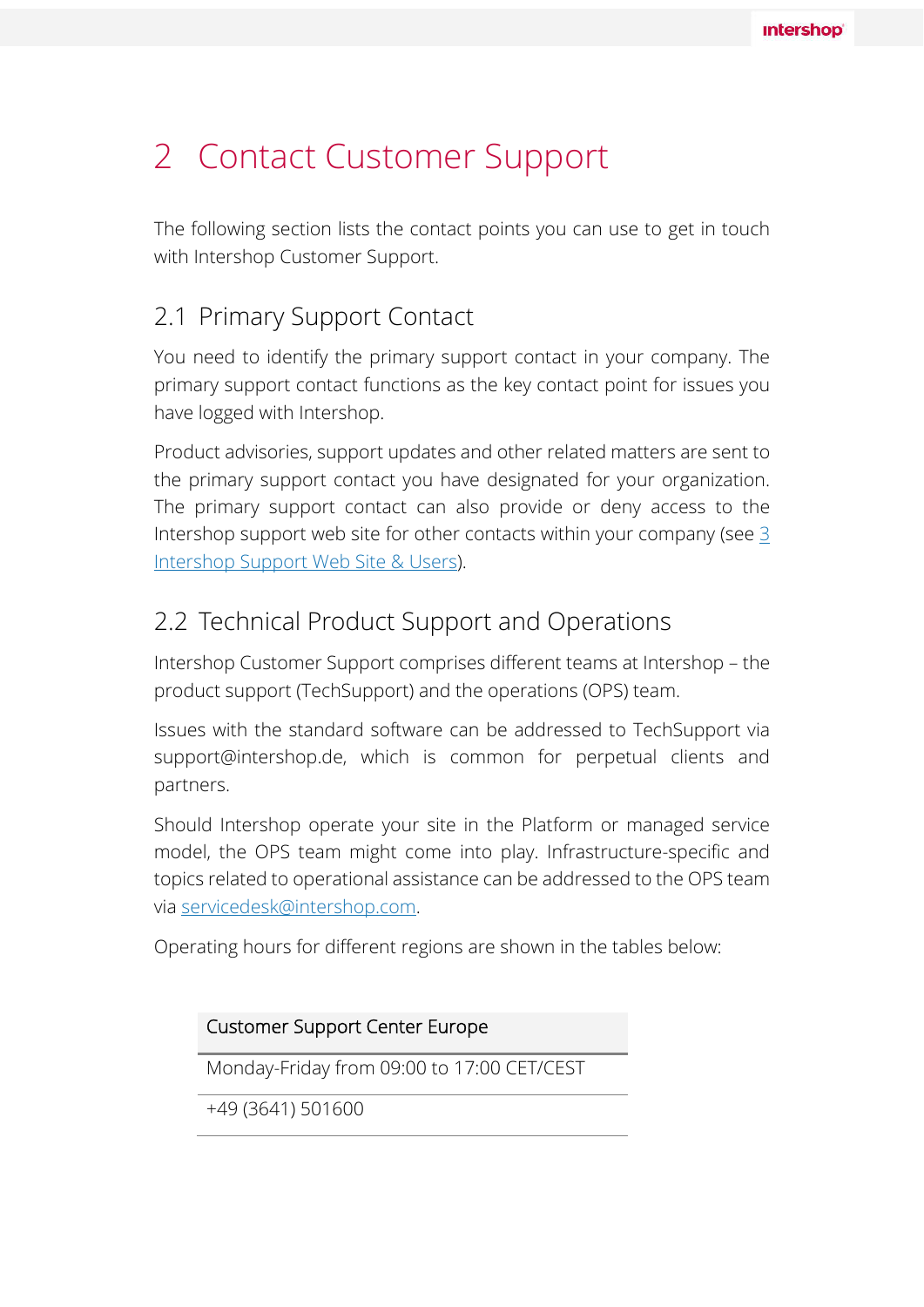support@intershop.de (for our perpetual customers)

servicedesk@intershop.com (for our Platform customers)

#### Customer Support Center Americas

Monday-Friday from 9:00 AM to 5:00 PM PST/PDT

+1 (415) 8443730

support@intershop.com (for our perpetual customers)

servicedesk@intershop.com (for our Platform customers)

### 2.3 Administration, Feedback & Feature Wishes

For administrative questions concerning the contract you can contact our Support Admin. For general feedback about the support department or the support web site/Knowledge Base you can use our feedback form. For a feature request please use the feature request form. For more information please visit our contact page.

### 2.4 Support Newsletter

Intershop Customer Support offers a customer newsletter which is called "TechTalk". It is published quarterly and on special occasions. We recommend subscribing to the newsletter as we include important product information that may be necessary for your Intershop software.

The newsletter informs about:

- Intershop product documentation updates (important new or updated Knowledge Base documents)
- Newly released Intershop product patches, updates and upgrades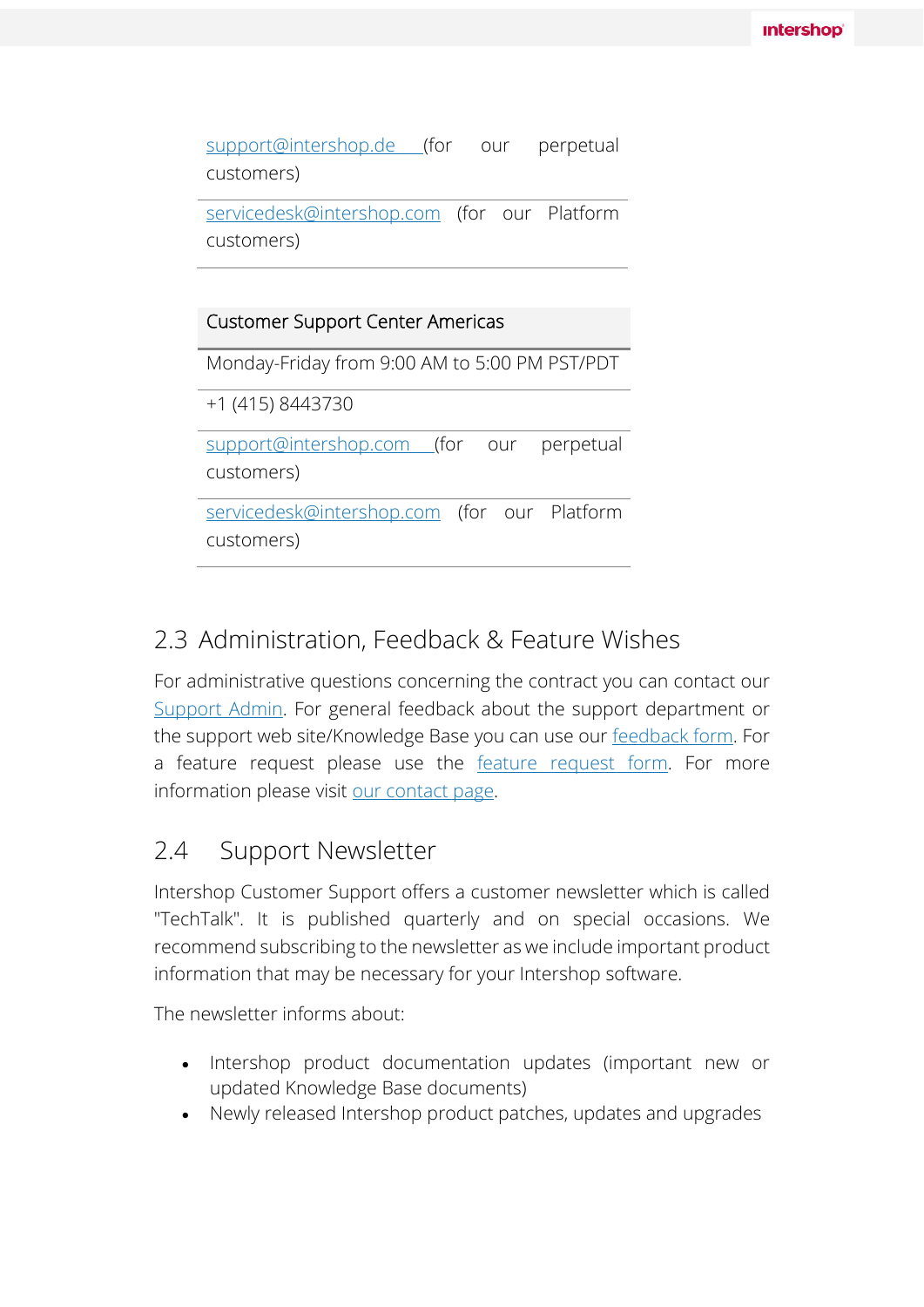- New Intershop products, their functions, features, and additional modules
- Intershop product life cycle status changes ("End of Life" or "End of Support" announcements)
- Intershop Customer Support organizational news
- Special offers from the Intershop training team
- Customer alerts whenever a security issue requires swift communication

With a valid support contract you have the possibility to subscribe to the newsletter, click here.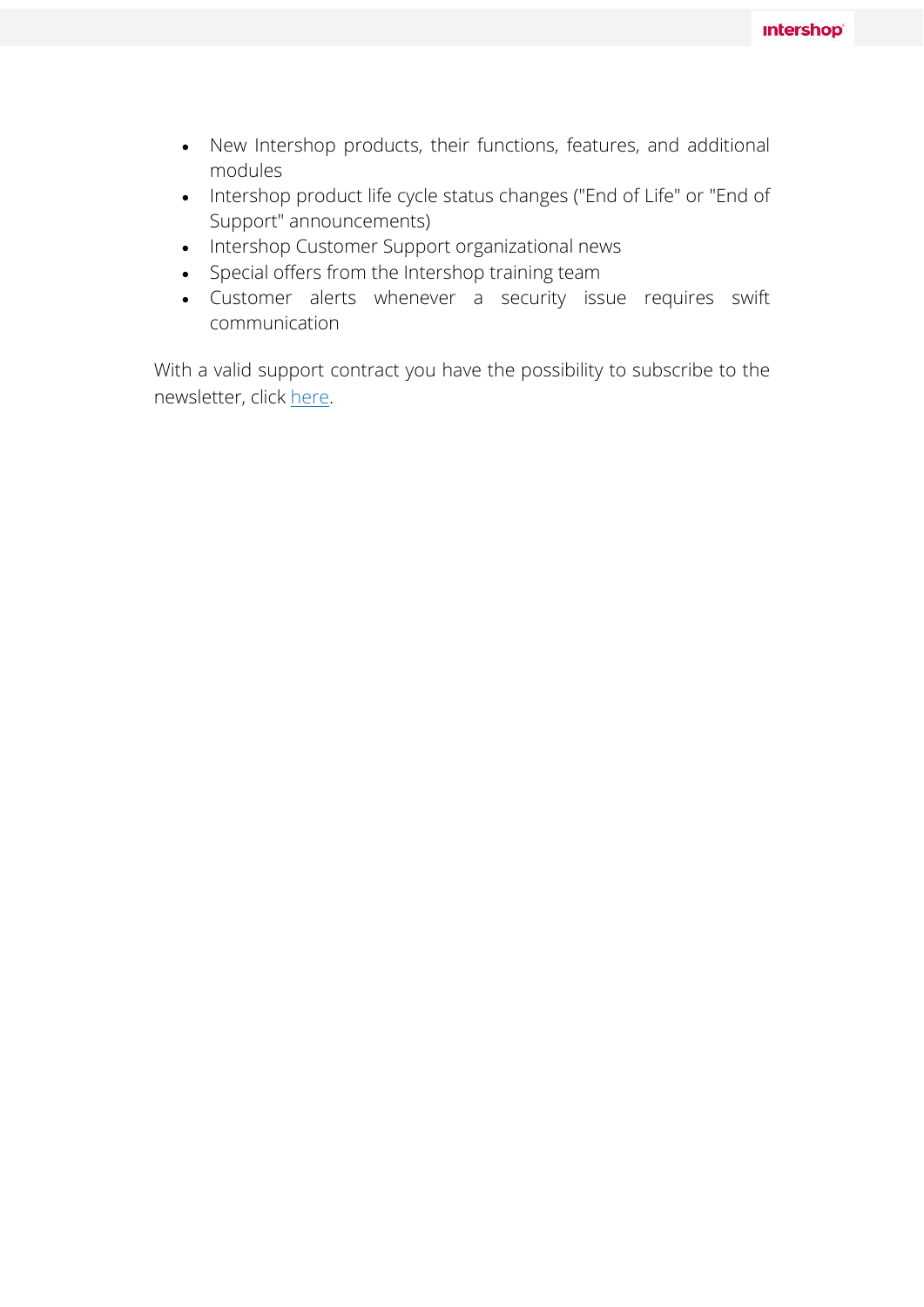# 3 Intershop Support Web Site & Users

The Intershop support web site is your primary support tool and your personalized gateway to the case management system used by our support staff.

To access the Intershop support web site, you must first register at the site with your business email address.

Every registered user of the support web site has a dedicated login, consisting of an email address and a password.

There are three types of users which get access to an increasing scope of content.

Each contract may combine different users, and each of them may belong to one of the four types:

| Account name           | Description                                            |
|------------------------|--------------------------------------------------------|
| <b>KB-Only Contact</b> | Self-registered, will be activated by support<br>admin |
| Verified Contact       | Self-registered, will be activated by support<br>admin |
| Named Contact          | Will be named by customer                              |

### 3.1 The KB-Only Contact

By using the registration form, theoretically anyone can request access to the Knowledge Base. However, not every registration will be activated automatically. Only those candidats who can prove that they are in a professional correlation to Intershop by providing name, contract ID or email adress of a valid Intershop customer, will get access.

The content of the web site is meant to support the operation of Intershop software and is therefore worthy of protection.

The support administrator checks every candidate for an assignment to a valid contract and, if evident, connects it.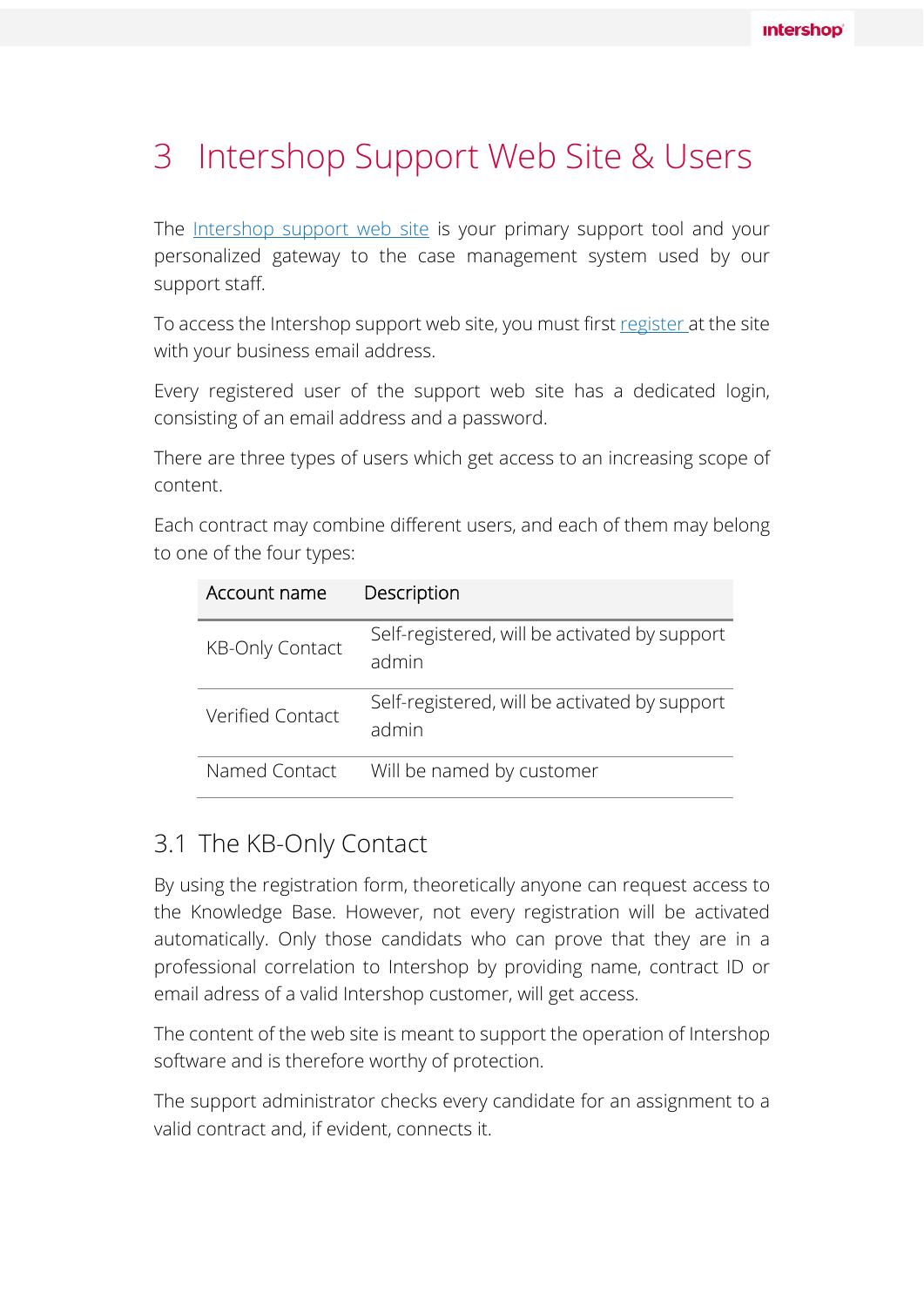To support the sales process or in exceptional cases, a registration may be assigned to a demo contract, which exemplarily presents the content of the support web site without being connected to a real running system.

To create an account, you can register at the support portal. You will then receive a link and can use it to set your password and activate your account. If an account is registered but no initial login is detected, this account will be deleted after one month. The same applies to users who have not logged in to the web site for six months.

The KB-Only contact is intended for people who rarely need help related to Intershop products and are not among the people exclusively designated by their company to interact with Customer Support. They are enabled to find answers in the Knowledge Base for issues that came up with smaller questions and that do not need a support case to fix.

As users of the Knowledge Base they are invited to rate documents and leave comments.

### 3.2 The Verified Contact

A verified contact does not structurally differ from a KB-Only contact. Selfregistration and approval by the support admin grants access to the Knowledge Base. If correspondence with the support team reveals that the person is not an officially named contact, but is known from previous case resolution processes and is considered technically competent, he or she can be set as "verified" contact.

In most cases those are team leads who do not directly work with Intershop software, but are monitoring all topics in their day-to-day-work.

The possibilities to use the web site are therefore being extended with the right to read the current and past support cases and to download product updates, if included in the underlying contract.

#### 3.3 The Named Contact

A named contact is authenticated by the customer. Depending on the contract, up to five persons can be named to use the full range of functionalities of the support web site. In this context, the opening of new support ticket is possible.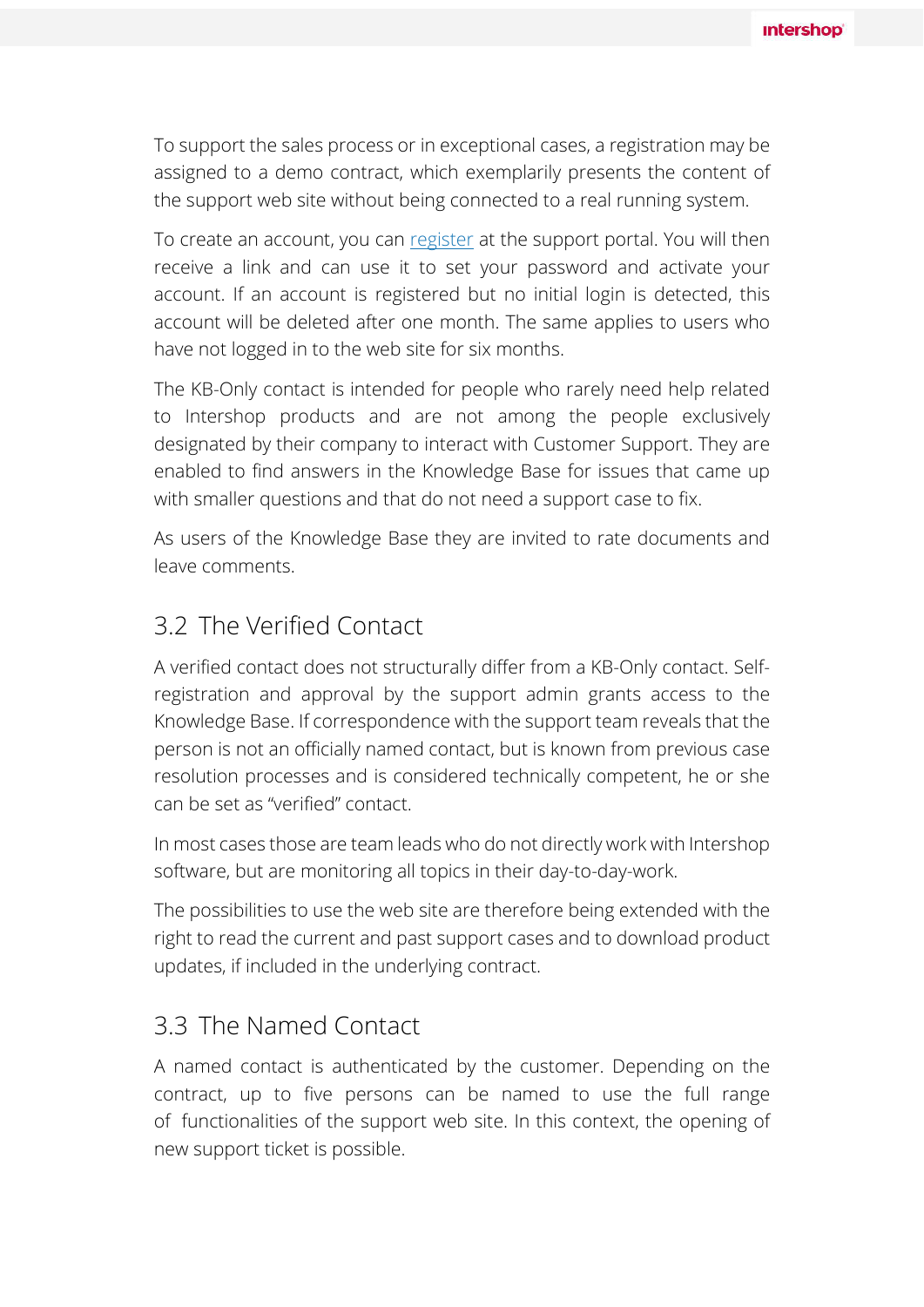The validity of a named contact is not limited to a number of days but to the expiration of the support agreement or a written declaration of the customer to change contacts.

To create an account, you can register in the Support Portal. You will then receive a link and can use it to set your password and activate your account.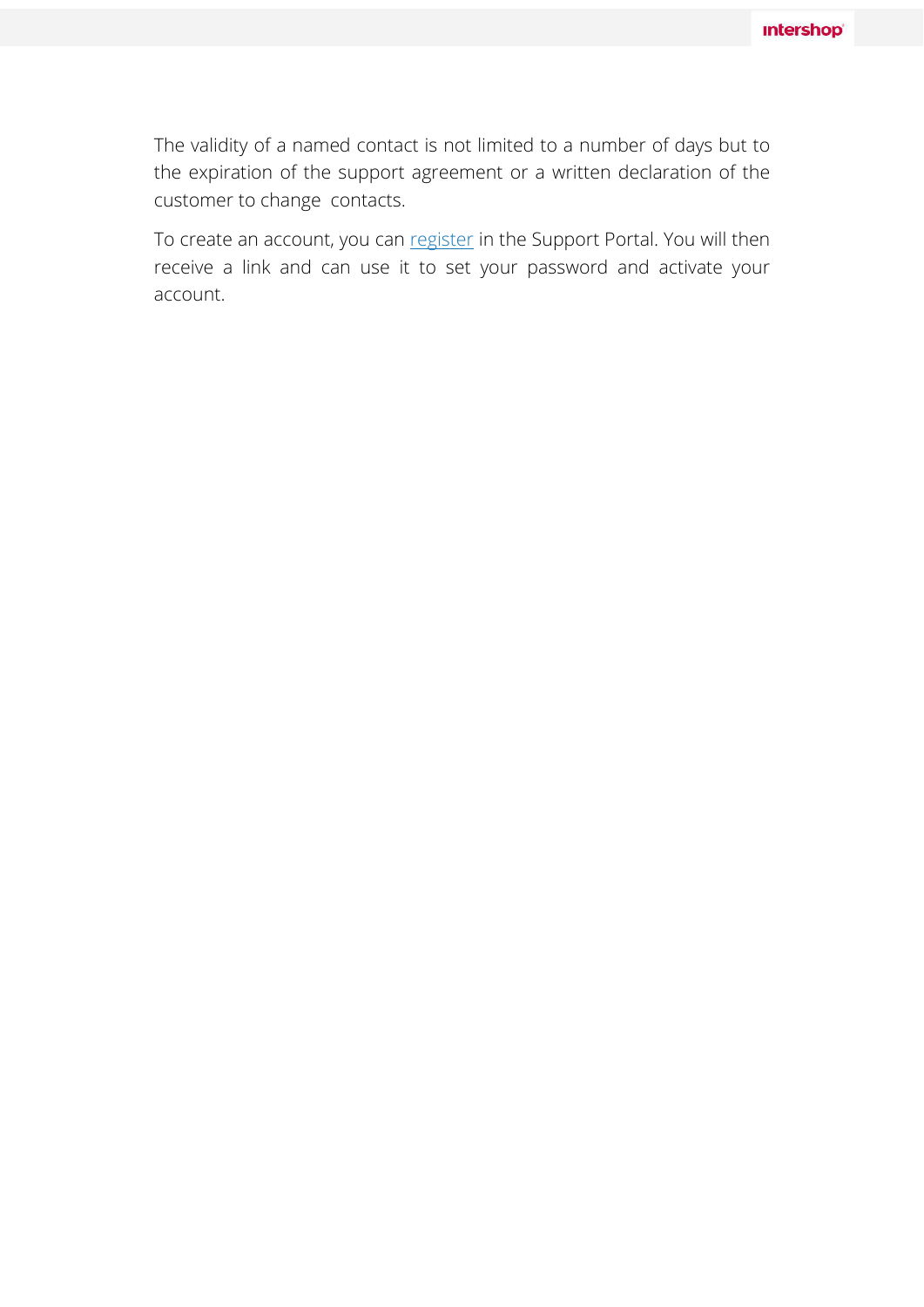## 4 Processing Support Requests

When a customer submits a request, a case file is created by Intershop and the customer receives an automatic response email with a Ticket ID.

The request will get categorized either as incident (for technical issues) or as service request (for operational tasks or general questions about the ICM product) and you will receive a qualified response within one hour.

For incidents a support engineer will attempt to reproduce the reported problem within an appropriate amount of time. If Intershop can confirm the problem, Intershop will undertake reasonable efforts to provide a correction.

Follow-ups or additional information are always sent by the customer as a "reply" including the ticket ID in order not to create another ticket.

The status of the case can be retrieved using the ticket ID when subsequent questions regarding the problem are asked.

Regardless of any other arrangements, incidents remain open until final resolution and closure of the case by an Intershop support employee.

In case of inactivity (no answer from the customer) tickets will get closed after 2 weeks unless there's an escalation attached.

Here you can find a checklist for opening Intershop Customer Support tickets.

The elimination or rectification of a problem confirmed by Intershop is done at Intershop's discretion by delivering a fault-free software version, hotfix, patch, or by identifying a workaround (hereinafter referred to as "correction"). If Intershop offers hotfixes to eliminate defects, the customer must accept these and install them according to Intershop's instructions for installation.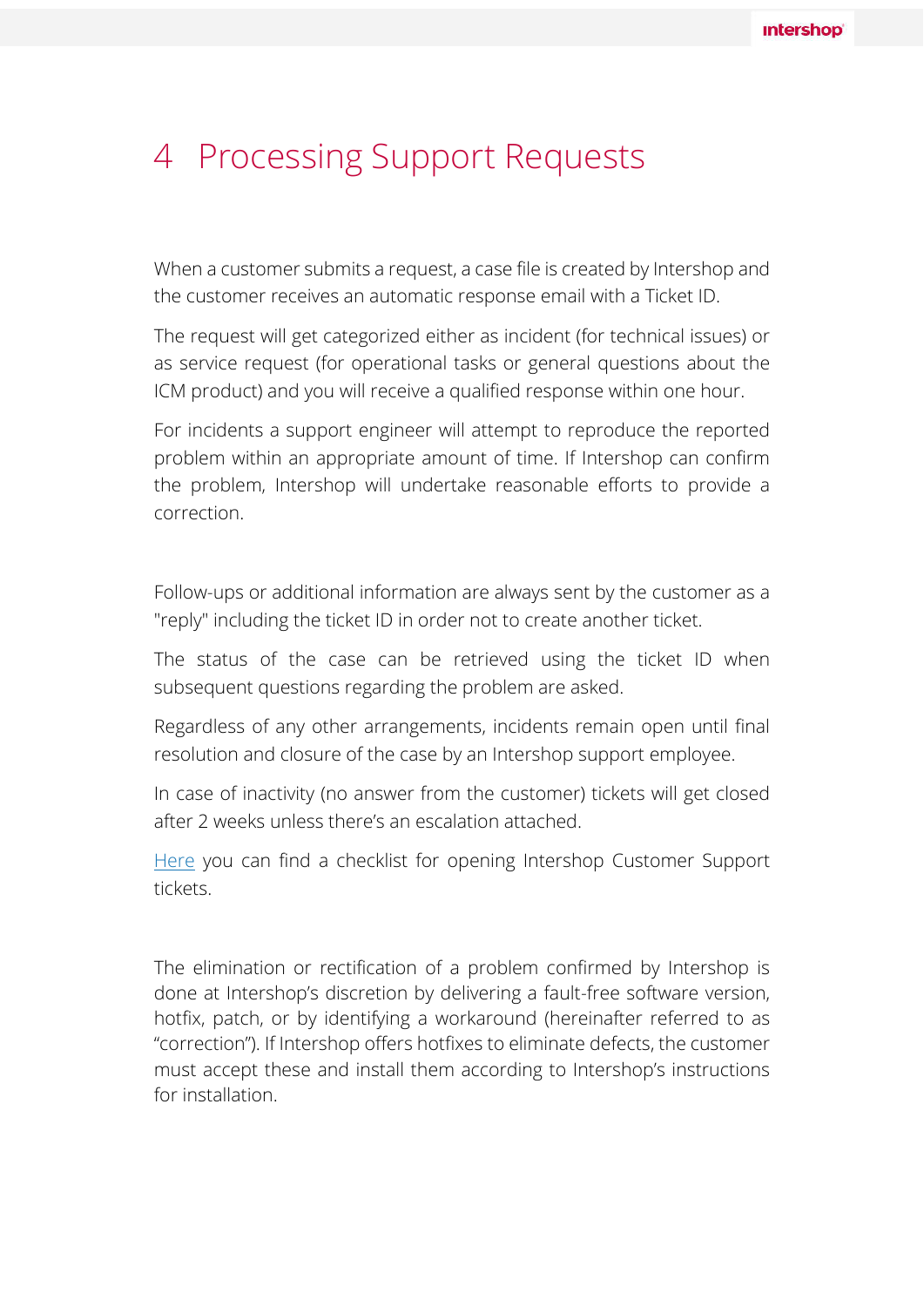#### 4.1 Submitting a request to the Operations team

Topics related to operational assistance for Platform customers can be addressed to the OPS team via servicedesk@intershop.com

This contact point is responsible for topics like deployments, user management, IP whitelisting, mail configuration etc. or for general issues with the shop like the website being down or being slow.

Keep in mind that topics like Customization or the analysis of storefront functionality issues or backoffice errors are not within the responsibilty of the OPS team and should be adressed to the Development Team instead.

Before submitting a request please make sure to follow the specified process.

For IP whitelisting or User management requests the request must come from an authorized person from the customer who has to document the changes on the respective confluence page before submitting the request.

For managing your confluence access the responsive Customer Success Manager should be consulted.

For deployment requests the release manager must send an initial ticket which includes the type of deployment, the desired date and time and expected special activities (ICM upgrade, new channel, etc.) within the lead time (1 week for full deployment, 3 days for Code deployment).

Upon receiving confirmation of the date the release manager sends detailed instructions in a new ticket at least one day before the deployment.

Furthermore for ICM Change Requests or ICM Data Requests we have the following forms that should be used for the submission:

https://support.intershop.com/cse/index.php/Request/ModifyRequest

https://support.intershop.com/cse/index.php/Request/DataRequest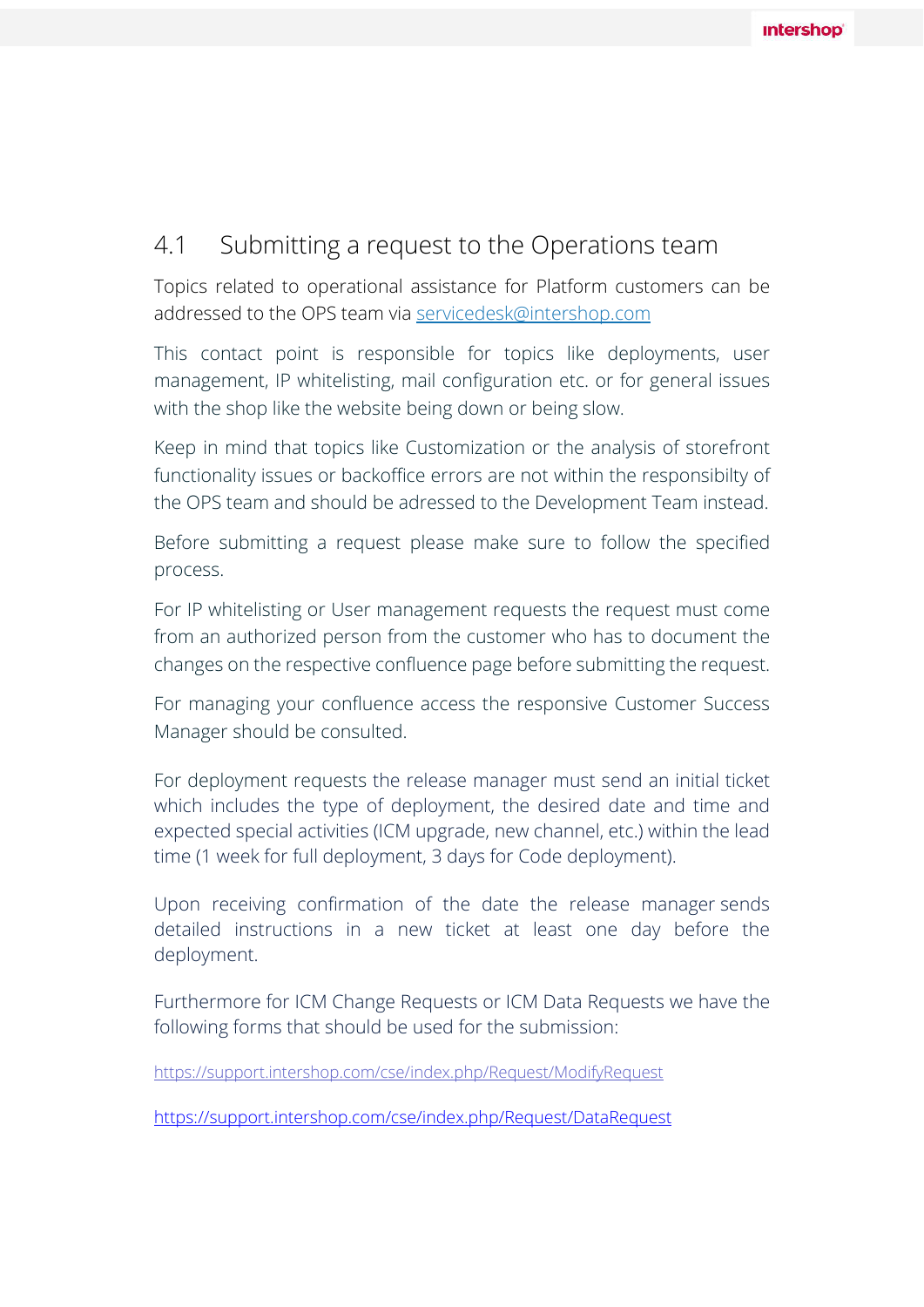### 4.2 Submitting a request to the TechSupport Team

Issues with the standard software can be addressed to TechSupport via support@intershop.com.

Those issues can be about assistance with configuration, maintenance or software development or about the use of software features according to the documentation, use of the development tools offered by Intershop or use of the software application programming interfaces.

Topics that standard support does not cover however are help using the software of third parties and developing new functions or adjustments within the software.

Furthermore there is no support regarding problems that have been caused by using obsolete or unsupported software versions or by third systems or infrastructure as well as by using software without following the relevant documentation, system requirements, guidelines or recommended actions that were brought to the customer's attention as part of the support services.

For submitting technical requests please make sure to provide the following information to ensure an efficient solution of the issue:

- Your corporate email
- Intershop product and version
- Incident number (applicable if you are following up on an existing issue)
- Has this problem occurred before?
- What are the steps you went through before the problem occurred?
- Has the process for using the software changed?
- Did you get an error message? If yes, please include the exact error message.

#### 4.3 Reaction Time

Generally, all inquiries and requests are processed during business hours in the order received and responded to within eight (8) business hours.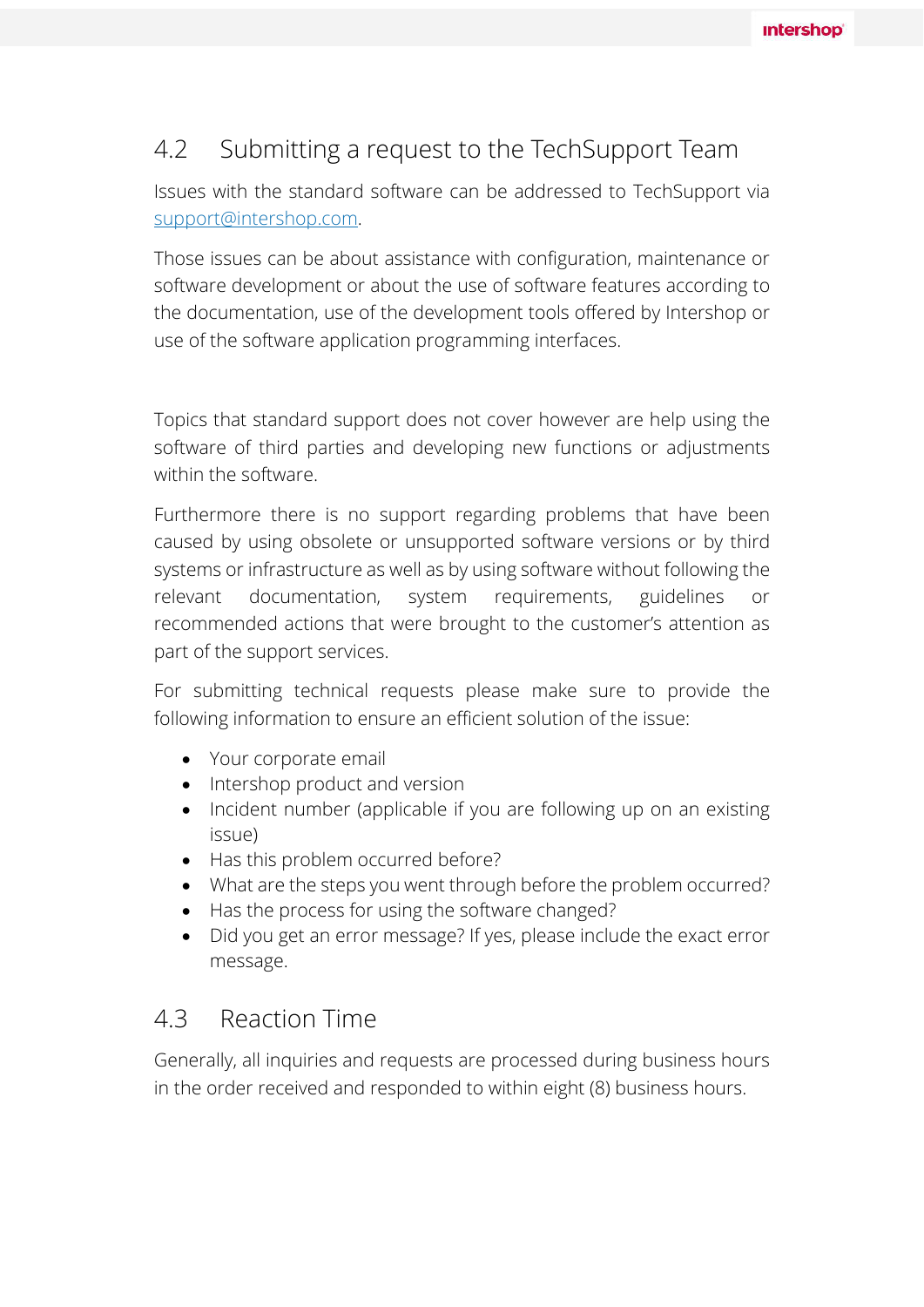The reaction time is based on the relevant service level and starts once the question has been received by Intershop. The reaction time at Intershop Customer Support is usually 8 business hours.

The reaction time has been observed if Intershop has sent a qualified response to the customer and begun working on the case within the reaction time.

If the customer has opted for the additional service of "Response Time Plus" or "Premium", Intershop ensures an initial response as described in the following depending on the priority level.

The following severity levels and reaction times have been defined:

#### Severity level 1 – Live system unavailable

Server failure, live system unavailable

Intershop reaction time: Less than one (1) business hour

#### Severity level 2 – Critical

Error or problem that has caused a substantial disadvantage to business or could lead to server failure

Intershop reaction time: Less than two (2) business hours

#### Severity level 3 – Normal

Problem during production that is definitively caused by malfunction; a problem that negatively affects production in the long run, but does not lead to an immediate failure

Intershop reaction time: Less than four (8) business hours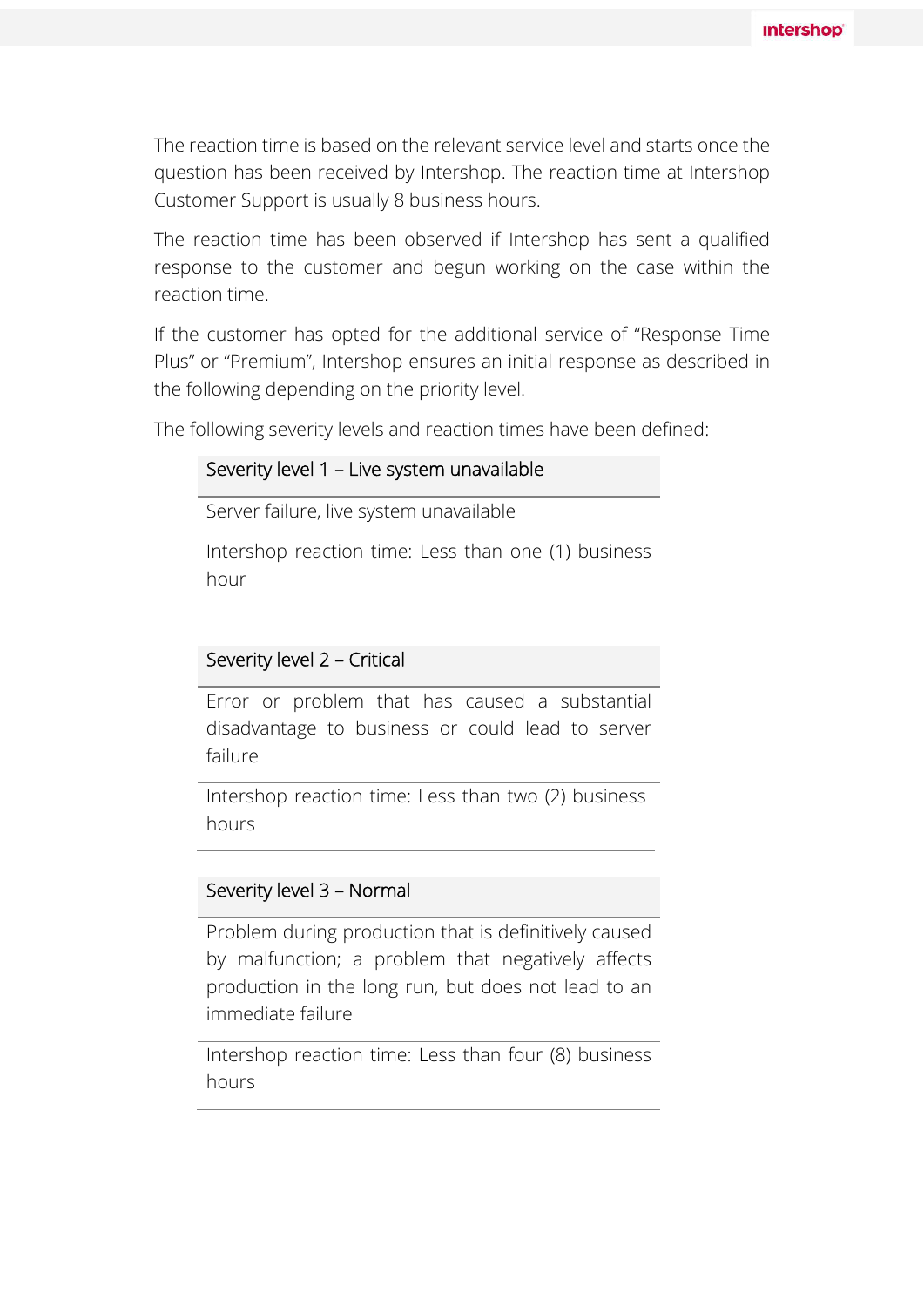After-hours emergency support is available for cases with priority level 1: Live system unavailable.

#### 4.4 Escalation Matrix

Customer escalations are linked to problems which cannot be solved adequately through the standard solution handling and engineering process because of the more demanding nature of the problem in terms of communication and coordination requirements. Compared to a normal support request, a customer escalation receives more attention.

By default, a customer escalation should always be communicated first in the associated support ticket. Next, the Account Manager or Online Business Manager (OBM)/Customer Success Manager (CSM) will take over. He or she takes care of the problem and is in close contact with the responsible departments. He or she informs the customer transparently and in detail about the next steps. After successfully solving the problem, the customer escalation is closed again.